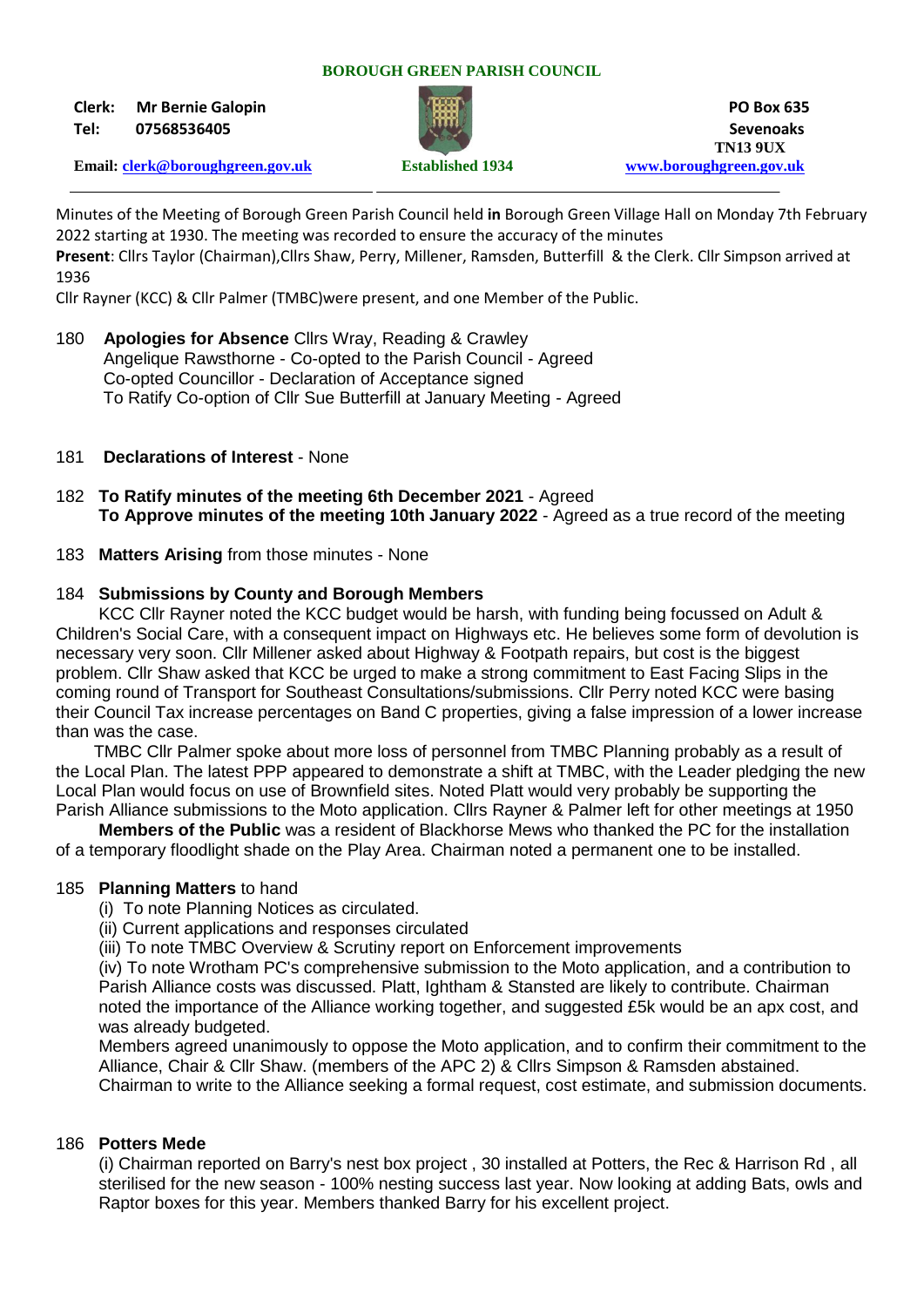## 187 **Recreation Ground**

(i) Play Area Revamp - Floodlight complaint - new bracket and shades

 Chairman & Clerk met with Eibe & LS re inspection regime, and to confirm all parties were aware of the "Low Risk" items noted in the independent safety audit, and that our insurers Zurich were aware. (ii) Pavilion re-paving. Nick Taylor has completed the paving at £3900+300 for extra concrete, poor foundations were discovered when works commenced. Members expressed their gratitude to NTC (iii) Perimeter Path and funding, 4x blind tenders sought, Members confirmed this would be path open to all members of the public equally, and not a dedicated running track

 (iv) To note discussions with Planning re S106 grants, TMBC checking any outstanding historical grants. Chairman will provide the Officer with a list of possible future projects for inclusion (v) Adult exercise equipment. It was agreed that it should be sited between the multicourt and the Bowls Club. Eibe have supplied some quotes, and members are urged to research other sources. Noted that this is "the project after the next project", but early planning was essential.

## 188 **Village Enhancements**

 (i) Planters & Benches. Clerk reported that two more planters were under construction, and that he had two more requests for memorial benches.

 (ii) Salt Update. Chairman reported installation of salt cage at PM, and supplies would be ordered at the end of summer, both bulk and 20kg sacks.

 (iii) Chairman & Clerk would be meeting the Surgery and the Scouts to discuss future use of Basted House Drive

(iv) three New Union flags purchased. Library pole now in use again.

 (v) Clerk reported on Office clear out, teaching rental, chairs and other equipment to be sold on eBay (vi) Chairman will be meeting a man who runs Wild Foraging groups to look at IQE and Crowhill with a view perhaps to start a local group

## 189 **Financial Matters**

Responsible Financial Officer's report. Clerk reported that whilst the cash flow was very tight, we are still in a strong position. TMBC confirms the £3k balance of the Public Toilet grant will arrive soon, and we also expect a considerable VAT rebate. Chairman and Clerk will be revisiting the two large corporations who reneged on their Rec donation pledges

 Clerk outlined for new members how our various bank accounts fit together, and how they are designed to give us Government protection for accounts with less than £85k deposited

(ii) Bank Reconciliations 31 January - noted

 (iii) Electric Van / Charger - delivery delayed by manufacturer supply shortages. Charger installation deferred. The existing van broke down, and was repaired at Foreman's

 Mower - Clerk tabled costs from Tuckwells, and Chairman noted the existing mower struggled to manage our grassed areas when we went "bee-friendly", and that we now had Crowhill, Harrison Rd and Isles Quarry East to manage. There was some discussion of in-house vs contractor, Clerk to provide cost/benefit analysis to the next meeting. Chairman noted he was chasing Kent Wildlife for their reports, to inform how our management should develop on this wild land

- (iv) Bowls Club request for contribution of £300 for coppicing stream Agreed
- (v) To ratify Payment List from 10th January Agreed
- (vi) To approve Payment List as circulated.- Prop SP, 2nd SM, Agreed, Chair abstained Invoices checked by Chairman & Cllr Ramsden (appendix 1)

# 190 **Website & Social Media**

 (i) Cllr Ramsden to post request for public views on the Moto application on Facebook. Chairman to mirror on websites and in the Voice magazine, to ensure the widest possible coverage. It was also agreed to turn off comments on BGPC Facebook, but like/dislike would remain.

# 191 **TMBC Local Plan & Policies**

 (i) To note TMBC threats regarding reporting of recent high profile departures and response. To note markedly different attitude from the new Leader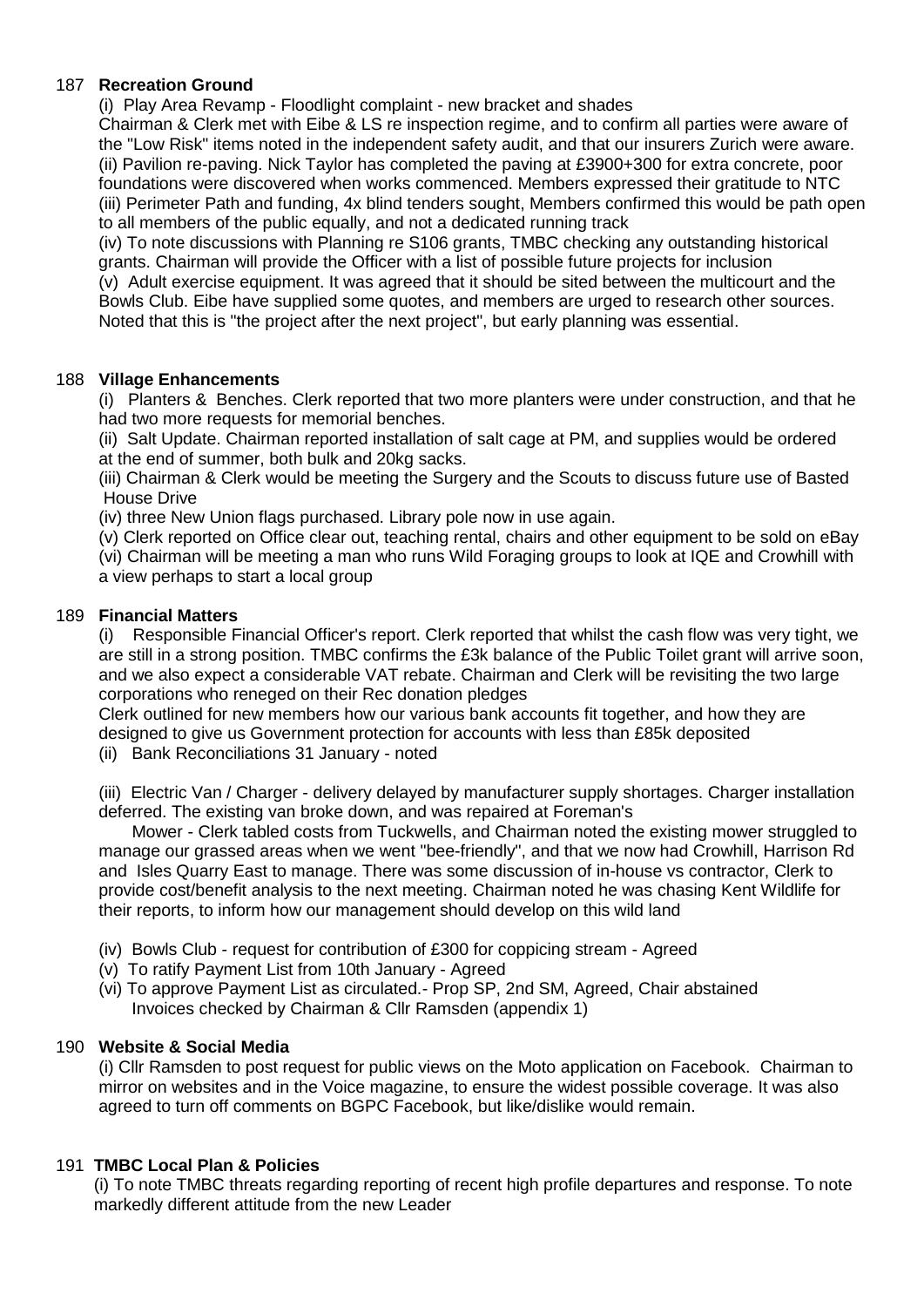## 192 **Highways & Streetlighting**

 (i) Update on Waste Services. Cllr Shaw to raise our concerns at Street Scene on Brown Bins, return of the Saturday Bulk Freighter, small bin damage and dropped waste, street sweeping/litter bin emptying, and use of KCC funded CCTV for fly-tipping at Dene Lodge

 (ii) KCC charges for load testing & permit for Baskets and Christmas Lights. There will be a Highways report to the next JTB trying to justify this. Chairman to resist, Clerk and Chairman to raise a contra invoice to KCC for all the responsibilities taken from KCC over the past ten years.

### 193 **Quarries & Landfills**

(i) No report

### 194 **Councillors Reports from outside Bodies** (max 3 min)

(i) Facilities & Green Spaces Review Group - no report

(ii) Welcome Back fund - VH carpark white lining completed

 (iii) Skatepark - Chairman reported on a recent meeting - Maintenance costs had been very low over the past two years because of the illness of the contractor, but a new contractor was taking up the work imminently, using predominantly steel plate for longevity. This will have an initial high cost, but very low future costs. It was agreed to lend BGPC's Heras rather than purchase new. (iv) Scott - pavement and street cleaning A25 and roundabout, including A25 to Crown Point

195 **Future Dates Monday 14th March 2022** 

At all other times contact the Clerk using the details above

196 **Exclusion of Public and Press:** Pursuant to Section1(2) of the Public Bodies (Admission to Meetings) Act 1960 Chairman to move that the press and public be excluded from the remainder of the meeting during consideration of any item. Members are reminded that any release of information from a Part 2 discussion is contrary to the Standards Code and an offence under the above Public Bodies Act.

Standards Matters Chairman noted that the Independent Standards Investigator had commenced his interviews. Operation London Bridge to be tabled as a Part 2 agenda item at the next meeting

There being no further business, Chairman closed the meeting at 2140

Minutes agreed with above amendment 14th March 2022

Afonyler